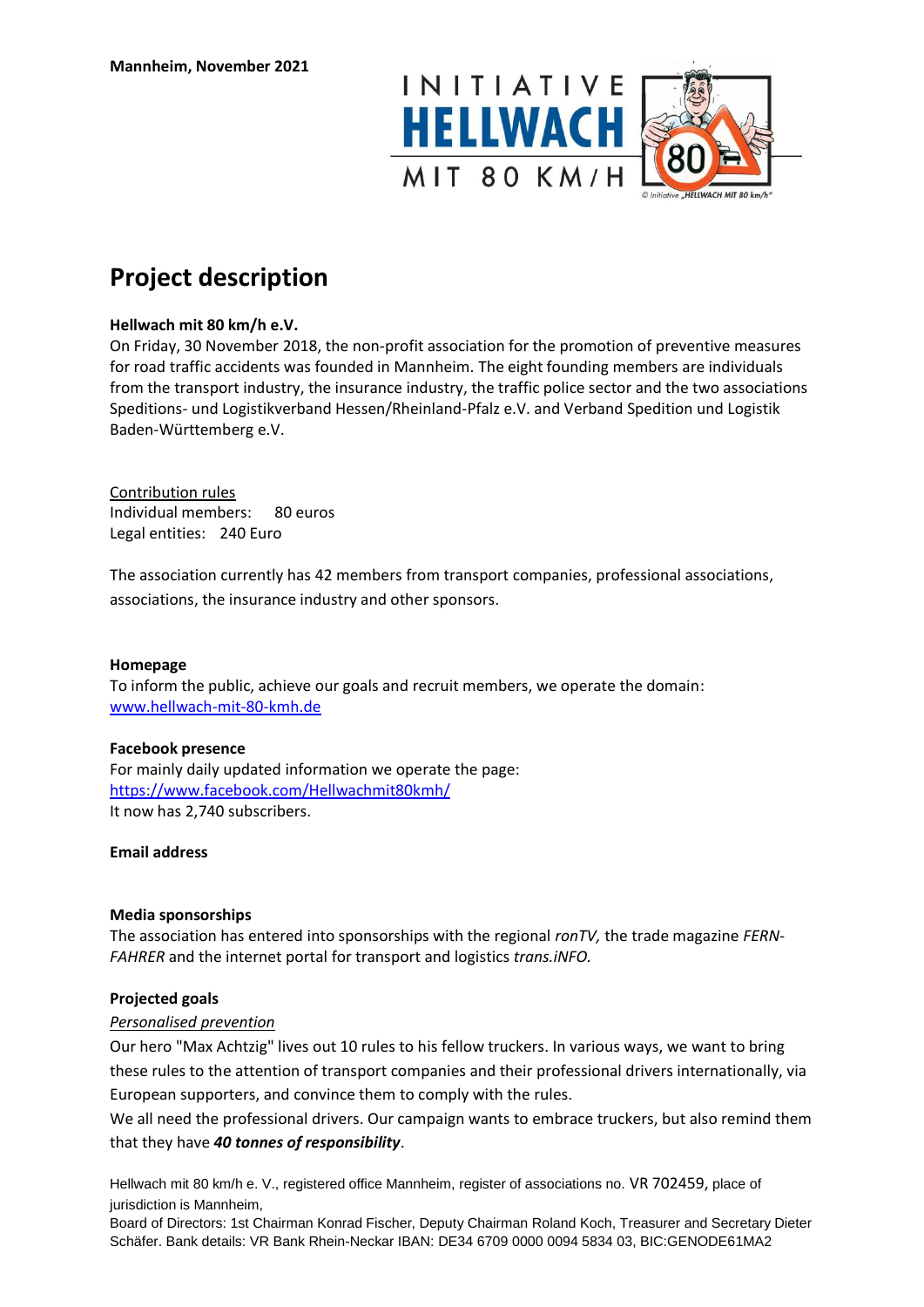Drivers in particular can help to quickly stop the deaths at the ends of traffic jams by starting to set an example for others again. The will and willingness of many to be constantly careful and considerate of each other can start a movement. They, as the strongest road users, can set a good example. In doing so, they also create recognition for themselves as reliable partners.

We want to use sympathetic images to change behaviour and encourage drivers to drive with alertness and regularity, especially on dangerous stretches of road. However, it is extremely difficult to explain to a driver who is convinced of himself that he is doing something wrong. Therefore, before the drivers can be convinced, the employers must be convinced that an act of selfcommitment on the part of their drivers to adhere to the rules and to be attentive, but also to show mutual consideration, especially on routes where there is a risk of congestion, must become an integral part of their company rules and thus help to save lives. Our board member Dieter Schäfer has recorded videos on this.

We offer you explanations and tips on how to avoid accidents at the end of [traffic](https://www.facebook.com/hashtag/stauende?__eep__=6&__cft__%5b0%5d=AZXM6dcefC5mwHrj6Df5XmFQidT67sD1aBO5TzgYHgtEP1AxVaRTGvZJIfwaJvGEc2dY4Q1o_WaUSjVqMdOfsFsuTE8BDw_FDEevWGNfSKWvYknyQnjqkxDbctP0I5UDbl6LaLsDgXIDIcQAkLdFZGrmr-1V3dz6fZTSvdMgbMNVog&__tn__=*NK-R) jams in hi[s short](https://www.facebook.com/hashtag/feierabendgedanken?__eep__=6&__cft__%5b0%5d=AZXM6dcefC5mwHrj6Df5XmFQidT67sD1aBO5TzgYHgtEP1AxVaRTGvZJIfwaJvGEc2dY4Q1o_WaUSjVqMdOfsFsuTE8BDw_FDEevWGNfSKWvYknyQnjqkxDbctP0I5UDbl6LaLsDgXIDIcQAkLdFZGrmr-1V3dz6fZTSvdMgbMNVog&__tn__=*NK-R) [tutorials.](https://www.facebook.com/hashtag/feierabendgedanken?__eep__=6&__cft__%5b0%5d=AZXM6dcefC5mwHrj6Df5XmFQidT67sD1aBO5TzgYHgtEP1AxVaRTGvZJIfwaJvGEc2dY4Q1o_WaUSjVqMdOfsFsuTE8BDw_FDEevWGNfSKWvYknyQnjqkxDbctP0I5UDbl6LaLsDgXIDIcQAkLdFZGrmr-1V3dz6fZTSvdMgbMNVog&__tn__=*NK-R) If able to understand German, take your time. Watch the videos on youtube [\(h](https://www.youtube.com/channel/UCaOAwV2w5FSRB6zRlAmtj6w/videos)ttps://www.youtube.com/channel/UCaOAwV2w5FSRB6zRlAmtj6w/videos).

Maybe you can commit to the Max Eighty idea. Help to save human lives.

So far, the following videos have appeared in the educational series:

| #Routine                              | #JamHotSpots       | #Smartphone              |
|---------------------------------------|--------------------|--------------------------|
| #Distance                             | #accidental death  | #Emergency Brake Assist  |
| #Emergency Brake Assistant Evaluation | #10MaxEighty Rules | #imported alcohol hazard |
| #national coordinator                 | #consideration     | #respect                 |

Accident prevention is a matter for the boss. Only together with the entrepreneurs can the drivers be convinced and encouraged to commit themselves.

# *Technical prevention*

## *Telemetry*

Inattention is the main reason for rear-end collisions at the end of traffic jams. The Federal Highway Authority must use smart congestion warning systems (uStWA) with dynamic speed displays as standard in road traffic technology at permanent construction sites and link them digitally with autonomous speed flashers (e.g. enforcement trailers).

On the one hand, with real-time warnings, speed reductions are better accepted by road users than orders in time windows with metal signs. And on the other hand, drivers who are distracted and therefore driving too fast at the time of the congestion warning can be given an optical "wake-up stimulus" in the form of a speed flasher in real time and thus warned of the danger. The device coupling requires approval by the Physikalisch Technische Bundesanstalt. An innovation proposal has been submitted to the FBA's Department B, Construction and Traffic Engineering, since the beginning of 2021.

## *AEBS systems*

With DAIMLER TRUCKS, MAN, SCANIA, VOLVO and most recently DAF, the majority of European manufacturers have been equipping their trucks with effective, radar and camera-based emergency brake assistants as standard since mid-2020, which bring the vehicle to a safe stop in front of an obstacle on dry roads.

With the successive replacement of the fleets, this will have a lasting effect on road safety. However, warning trailers are not (yet) considered a relevant obstacle in the sense of the EU standard. With the increasing number of rear-end collisions on motorways, the algorithms of AEBS urgently need to be readjusted. And it is imperative that drivers be instructed on the systems, since in an emergency they unknowingly override the emergency braking and thus switch off.